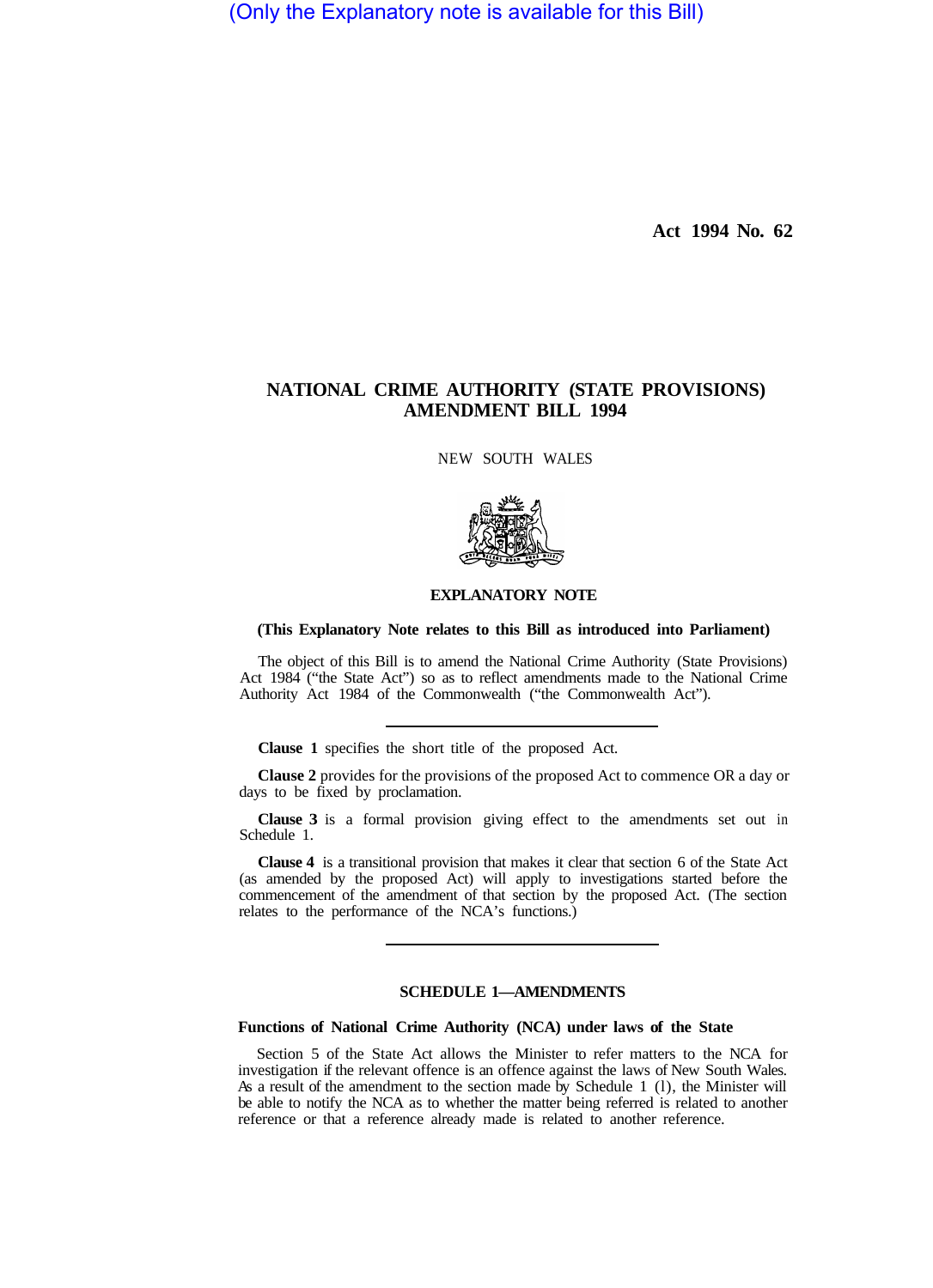## *National Crime Authority (State Provisions) Amendment 1994 [Act 1994 No. 62]*

## **Performance of functions**

Section 6 (1) of the State Act at present requires the NCA to give to the Attorney-General of the Commonwealth or of a State or the relevant law enforcement agency evidence of an offence against the law of the Commonwealth or of a State or a Territory collected during an investigation. As a result of the amendment made to the subsection by Schedule 1 (2), the NCA will also be able to give such evidence to any persons or authorities authorised to prosecute the offence.

#### **Power to prohibit the disclosure of summonses, notices and other documents**

Proposed section 18A, combined with proposed section 18B, is designed to ensure that a recipient of summons or notice issued under section 17 or 18 of the State Act is prohibited from disclosing not only any information about the document, but also from disclosing any information that would indicate the existence of the NCA reference or investigation or any proceedings connected with the reference or investigation.

Proposed section 18A will enable the NCA to prohibit the recipient of such a document from disclosing to others the existence of the document, or any details about it or any matter connected with it, except in circumstances specified by the member of the NCA who issues the document. The member concerned will be required to note a prohibition on a document if satisfied that failure to do so would reasonably be expected to prejudice the safety, reputation or fair trial of a person or the effectiveness of an investigation. It will also be possible for that member to note a prohibition on a document if he or she is satisfied that disclosure might prejudice the safety, reputation or fair trial of a person or the effectiveness of an investigation, or that disclosure might otherwise be contrary to the public interest. (See Schedule 1 (6).)

#### **Offences of disclosure**

Proposed section 18B is designed to ensure that a person receiving a summons or notice issued under section 17 or 18 of the State Act is able to comply with the document and is not denied his or her legal rights. In particular, the proposed section prohibits disclosure of any information about such a document or any official matter connected with it, except in certain specified circumstances which provide safeguards for a person receiving the document, and is designed to ensure that no information that might suggest the existence of the NCA investigation can be communicated to others. However, a person receiving the document will be able to disclose its existence if the disclosure is:

- in accordance with the circumstances (if any) specified in the notation on the document; or
- to a legal practitioner in order to obtain legal advice or representation; or
- to a legal aid officer in order to obtain legal or financial assistance under section 27 of the Commonwealth Act; or
- to an officer or agent of a body corporate to enable compliance with the document; or
- if the person is a legal practitioner, to allow compliance with a legal duty of disclosure arising from the practitioner's professional relationship with the client or to enable the legal practitioner to obtain instructions in relation to waiving legal professional privilege.